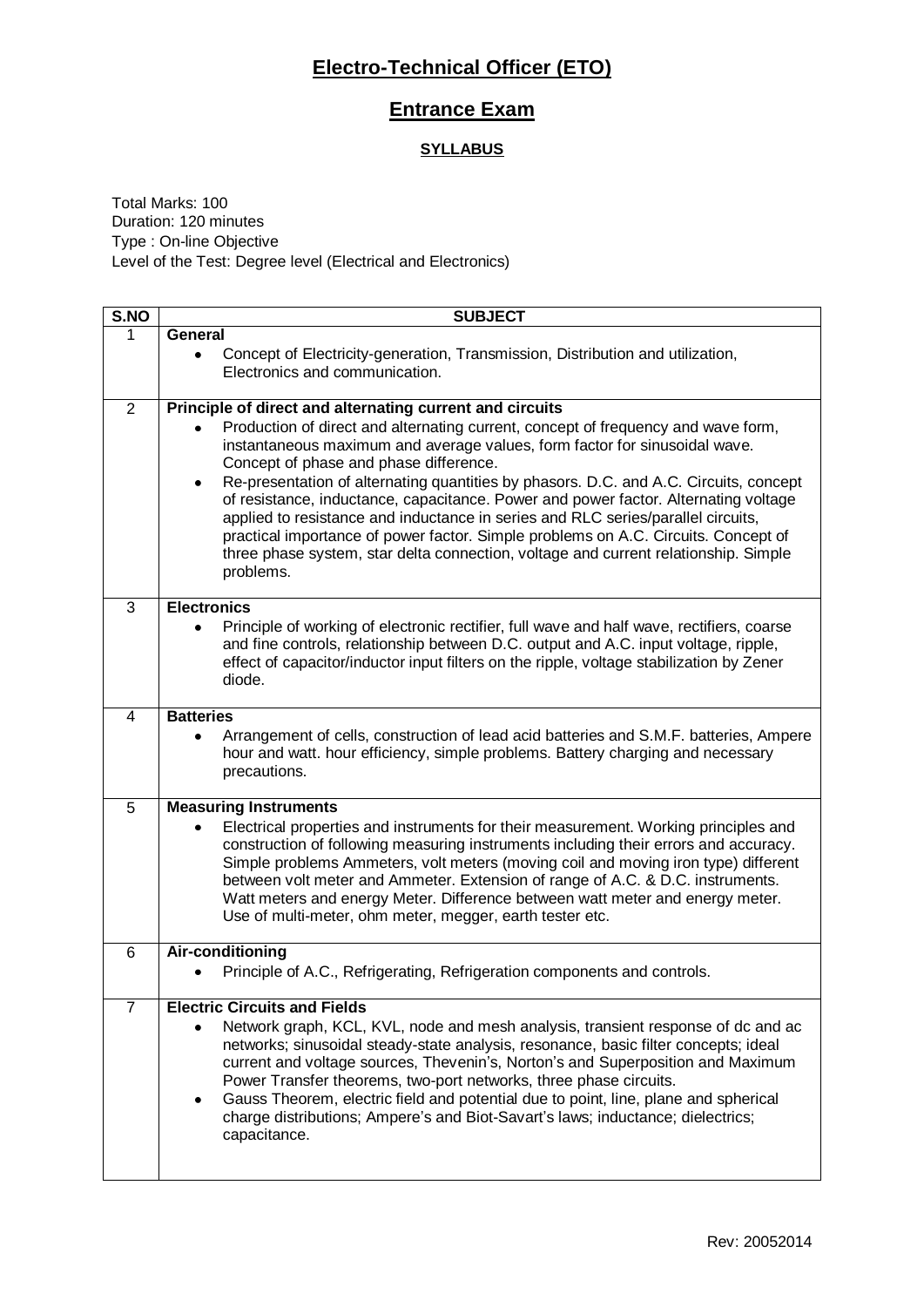# **Electro-Technical Officer (ETO)**

### **Entrance Exam**

#### **SYLLABUS**

| S.NO | <b>SUBJECT</b>                                                                                                                                                                                                                                                                                                                                                                                                                                                                                                                                                                                                                                                        |
|------|-----------------------------------------------------------------------------------------------------------------------------------------------------------------------------------------------------------------------------------------------------------------------------------------------------------------------------------------------------------------------------------------------------------------------------------------------------------------------------------------------------------------------------------------------------------------------------------------------------------------------------------------------------------------------|
| 8    | <b>Signals and Systems</b>                                                                                                                                                                                                                                                                                                                                                                                                                                                                                                                                                                                                                                            |
|      | Representation of continuous and discrete-time signals; shifting and scaling<br>operations; linear, time-invariant and casual systems; Fourier series representation of<br>continuous periodic signals; sampling theorem; Fourier, Laplace and Z transforms.                                                                                                                                                                                                                                                                                                                                                                                                          |
| 9    | <b>Electrical Machines</b>                                                                                                                                                                                                                                                                                                                                                                                                                                                                                                                                                                                                                                            |
|      | Single Phase transformer equivalent circuit, phasor diagram, tests, regulation and<br>efficiency; three phase transformers connections, parallel operation; auto-transformer;<br>energy conversion principles; DC machines types, windings, generator<br>characteristics, armature reaction and commutation, starting and speed control of<br>motors; three phase induction motors principles, types, performance characteristics,<br>starting and speed control; Single phase induction motors; synchronous machines<br>performance, regulation and parallel operation of generators, motor starting,<br>characteristics and applications; servo and stepper motors. |
| 10   | <b>Power Systems</b>                                                                                                                                                                                                                                                                                                                                                                                                                                                                                                                                                                                                                                                  |
|      | Basic power generation concepts; transmission line models and performance; cable<br>performance insulation; corona and radio interference; distribution systems; per-unit<br>quantities; bus impedance and admittance matrices; load flow; voltage control; power<br>factor correction; economic operation; symmetrical components; fault analysis.                                                                                                                                                                                                                                                                                                                   |
| 11   | <b>Protection and switchgear</b>                                                                                                                                                                                                                                                                                                                                                                                                                                                                                                                                                                                                                                      |
|      | Principles of over-current, differential and distance protection; solid state relays and<br>digital protection; circuit breakers; system stability concepts, swing curves and equal<br>area criterion; HVDC transmission and FACTS concepts.                                                                                                                                                                                                                                                                                                                                                                                                                          |
| 12   | <b>Control Systems</b>                                                                                                                                                                                                                                                                                                                                                                                                                                                                                                                                                                                                                                                |
|      | Principles of feedback; transfer function; block diagrams; steady state errors; Routh<br>and Niquist techniques; Bode plots; root loci; lag, lead and lead-leg compensation;<br>state space model; state transition matrix, controllability and observability                                                                                                                                                                                                                                                                                                                                                                                                         |
| 13   | <b>Electrical and Electronic Measurements</b>                                                                                                                                                                                                                                                                                                                                                                                                                                                                                                                                                                                                                         |
|      | Bridges and potentiometers; PMMC, moving iron, dynamometer and induction type<br>instruments; measurement of voltage, current, power, energy and power factor;<br>instrument transformers; digital voltmeters and multimeters; phase, time and<br>frequency measurement; Q-meters; Oscilloscopes; potentiometric recorders; error<br>analysis                                                                                                                                                                                                                                                                                                                         |
| 14   | <b>Analog and Digital Electronics</b>                                                                                                                                                                                                                                                                                                                                                                                                                                                                                                                                                                                                                                 |
|      | Characteristics of diodes, BJT, FET; amplifiers biasing, equivalent circuit and<br>frequency response; oscillators and feedback amplifiers; operational amplifiers<br>characteristics and applications; simple active filters; VCOs and timers;<br>Combinational and sequential logic circuits; multiplexer; Schmitt trigger; multi-<br>vibrators; sample and hold circuits; A/D and D/A convertors; 8-bit microprocessor<br>basics, architecture, programming and interfacing.                                                                                                                                                                                       |
| 15   | <b>Power Electronics and Drives</b>                                                                                                                                                                                                                                                                                                                                                                                                                                                                                                                                                                                                                                   |
|      | Semiconductor power diodes, transistors, thyristors, triacs, GTOs, MOSFETs and<br>IGBTs static characteristics and principles of operation; triggering circuits; phase<br>control rectifiers; bridge converters fully controlled and half controlled; principles of<br>choppers and inverters; basis concepts of adjustable speed dc and ac drives.                                                                                                                                                                                                                                                                                                                   |